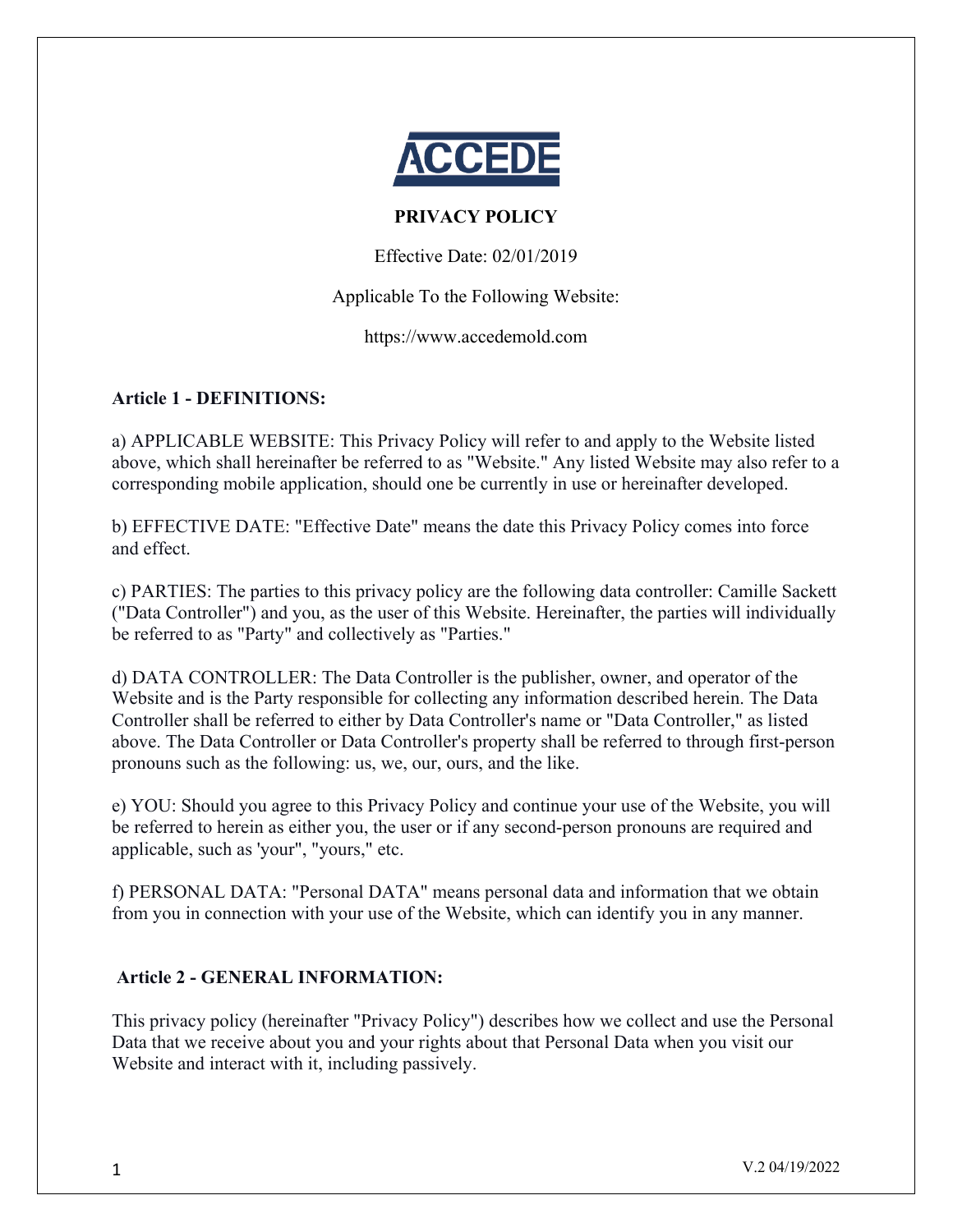This Privacy Policy does not cover any information that we may receive about you through sources other than the use of our Website. The Website may link out to other websites or mobile applications, but this Privacy Policy does not apply to any of those linked websites or applications.

We are committed to protecting your privacy while you use our Website.

By continuing to use our Website, you acknowledge that you have had the chance to review and consider this Privacy Policy, and you acknowledge that you agree to it. This means you also consent to using your information and the method of disclosure as described in this Privacy Policy. If you do not understand the Privacy Policy or do not agree to it, you agree to cease your use of our Website immediately.

#### **Article 3 -CONTACT AND DATA PROTECTION OFFICER:**

The Party responsible for processing your data is as follows: Camille Sackett. The Data Controller can be contacted as follows:

CamilleSackett@AccedeMold.com Accede Mold Co., Inc. 1125 Lexington Ave. Rochester, NY 14606

The Data Controller and operator of the Website are the same.

The Data Protection Officer is as follows: Camille Sackett. The Data Protection Officer may be contacted as follows:

CamilleSackett@AccedeMold.com Accede Mold Co., Inc. 1125 Lexington Ave. Rochester, NY 14606 585-254-6490

#### **Article 4 - LOCATION:**

Please be advised that the data processing activities occur in the United States, outside the European Economic Area. Data may also be transferred to companies within the United States. However, they will only be done so in a manner that complies with the EU's General Data Protection Regulation or GDPR. The location where the data processing activities take place is as follows:

1125 Lexington Ave. Rochester, NY 14606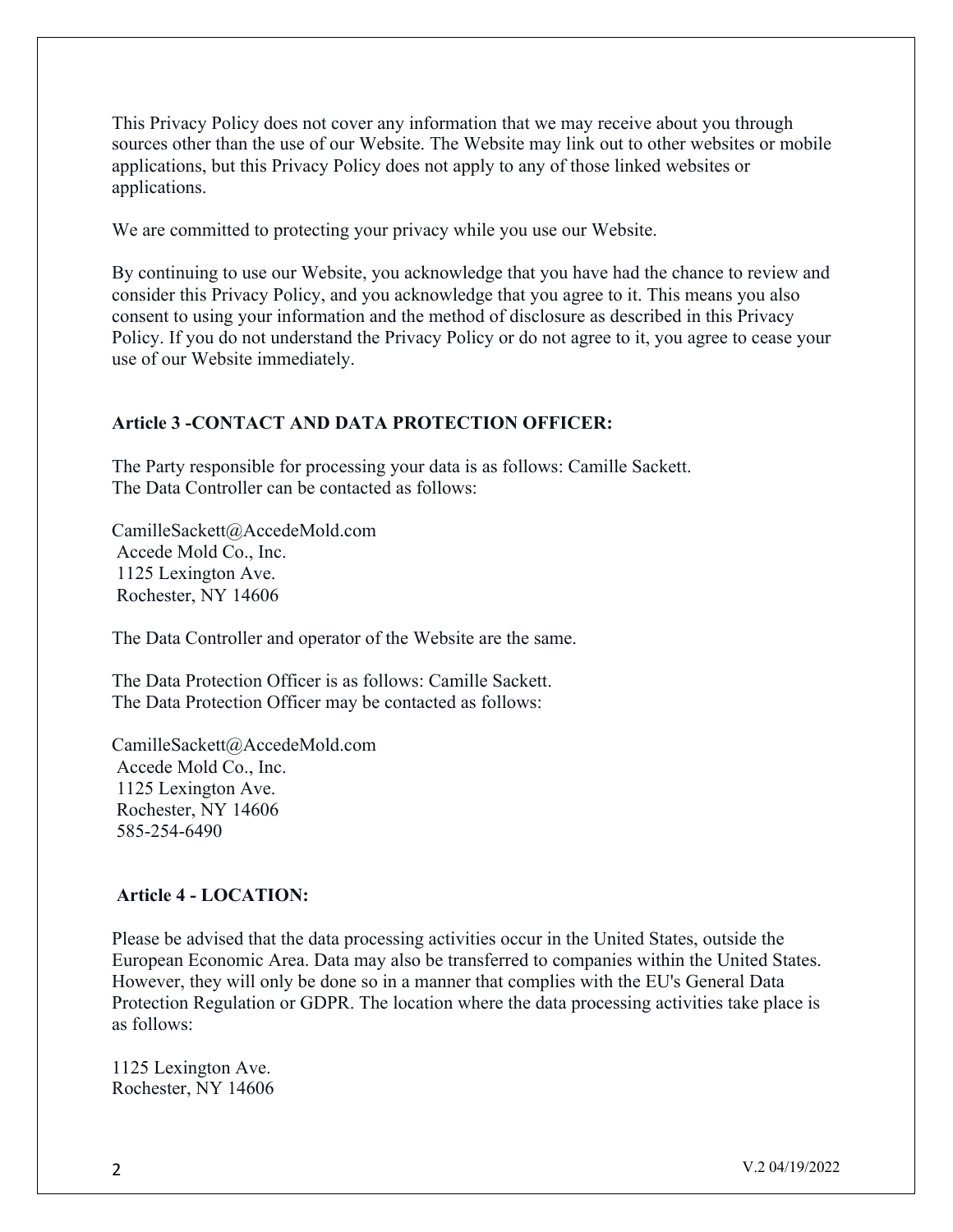#### **Article 5 - MODIFICATIONS AND REVISIONS:**

We reserve the right to modify, revise, or otherwise amend this Privacy Policy at any time and in any manner. However, if we do so, we will notify you and obtain your consent to the change in processing. Unless we specifically obtain your consent, any changes to the Privacy Policy will only impact the information collected on or after the change date. It is also your responsibility to periodically check this page for any modification, revision, or amendment.

#### **Article 6 - THE PERSONAL DATA WE RECEIVE FROM YOU:**

Depending on how you use our Website, you will be subject to different types of Personal Data collected and other manners of collection:

- **a) Unregistered users:** If you are a passive user of the Website and do not register at all, you may still be subject to specific passive data collection ("Passive Data Collection"). Such Passive Data Collection may include, through cookies, as described below, IP address information, location information, and specific browser data, such as history and session information.
- **b) All users:** The Passive Data Collection, which applies to unregistered users, shall also apply to all other users or visitors of our Website.
- **c) Combined or Aggregated Information:** We may combine or aggregate some of your personal data to better serve you and better enhance and update our Website for your and other consumers' use.

## **Article 7 - THE PERSONAL DATA WE RECEIVE AUTOMATICALLY:**

**Cookies:** We may collect information from you through automatic tracking systems (such as information about your browsing preferences) as well as through information that you volunteer to us (such as information that you provide during a registration process or at other times while using the Website, as described above).

For example, we use cookies to make your browsing experience easier and more intuitive: cookies are small strings of text used to store some information that may concern the user, their preferences, or the device they are using to access the internet (such as a computer, tablet, or mobile phone). Cookies are used to adapt the site's operation to your expectations, offering a more personalized browsing experience and memorizing the choices you made previously.

A cookie consists of a reduced set of data transferred to your browser from a web server, and it can only be read by the server that made the transfer. The data is not executable code and does not transmit viruses.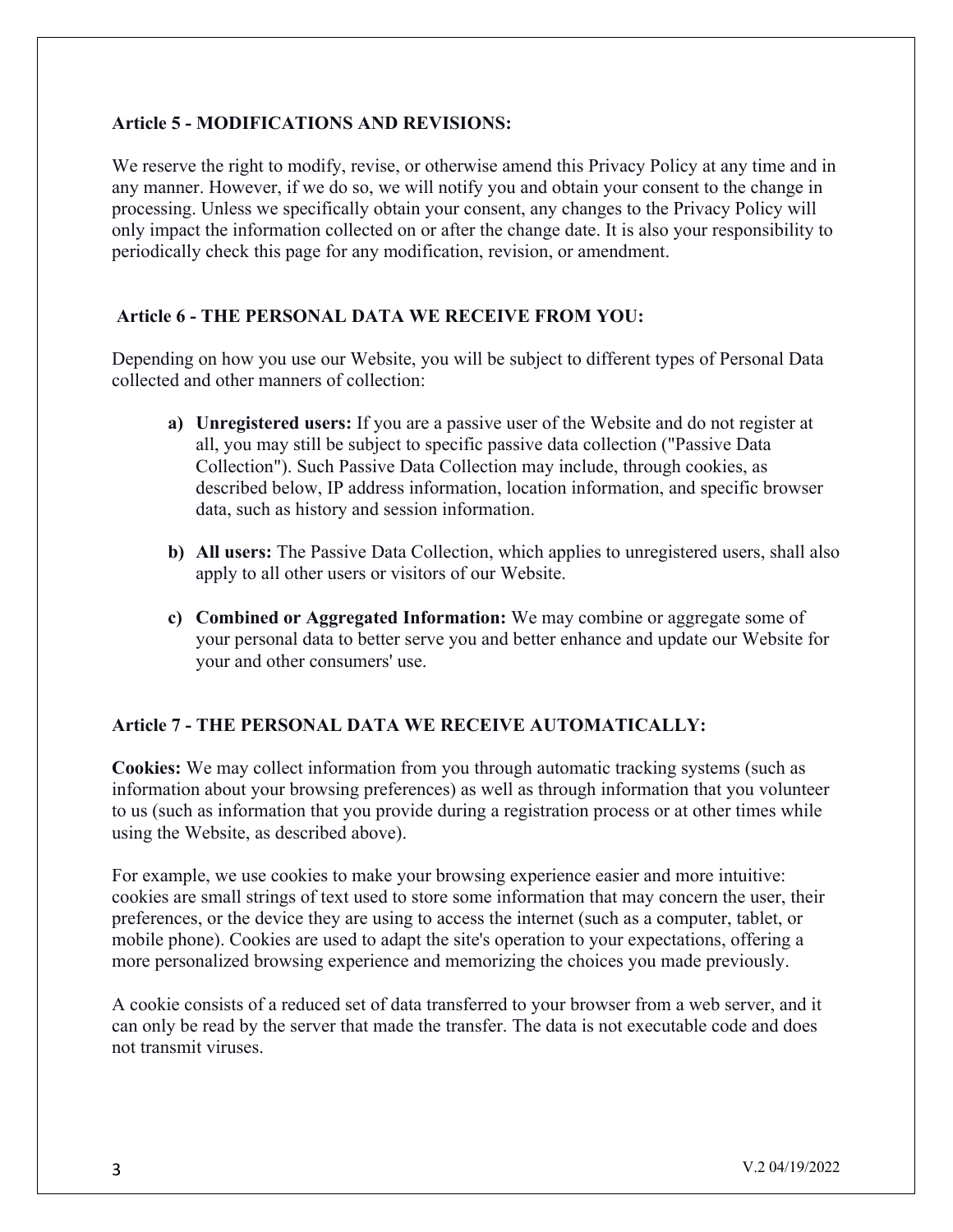Cookies do not record or store any Personal Data. If you prefer, you can prevent the use of cookies, but you may not be able to use our Website as we intend. To proceed without changing the options related to cookies, simply continue to use our Website.

**Technical cookies:** Technical cookies, sometimes called HTML cookies, are used for navigation and to facilitate your access to and use of the site. They are necessary to transmit communications on the network or supply services requested by you. The use of technical cookies allows the safe and efficient use of the site.

You can manage or request the general deactivation or cancelation of cookies through your browser. If you do this, please be advised that this action might slow down or prevent access to some parts of the site.

Cookies may also be retransmitted by an analytics or statistics provider to collect aggregated information on the number of users and how they visit the Website. These are also considered technical cookies when they operate as described.

Temporary session cookies are deleted automatically at the end of the browsing session these are primarily used to identify you and ensure that you don't have to log in each time. Whereas permanent cookies remain active longer than a single session.

**Profiling cookies:** We may also use profiling cookies, which create profiles related to the user and are used to send advertising to the user's browser.

When these cookies are used, we will receive your explicit consent.

**Support in configuring your browser:** You can manage cookies through your browser's settings on your device. However, deleting cookies from your browser may remove your preferences for this Website.

For further information and support, you can also visit the specific help page of the web browser you are using:

• Internet Explorer: https://windows.microsoft.com/en-us/windows-vista/block-or-allowcookies

• Firefox: https://support.mozilla.org/en-us/kb/enable-and-disable-cookies-websitepreferences

- Safari: https://www.apple.com/legal/privacy/
- Chrome: https://support.google.com/accounts/answer/61416?hl=en
- Opera: https://help.opera.com/en/latest/web-preferences/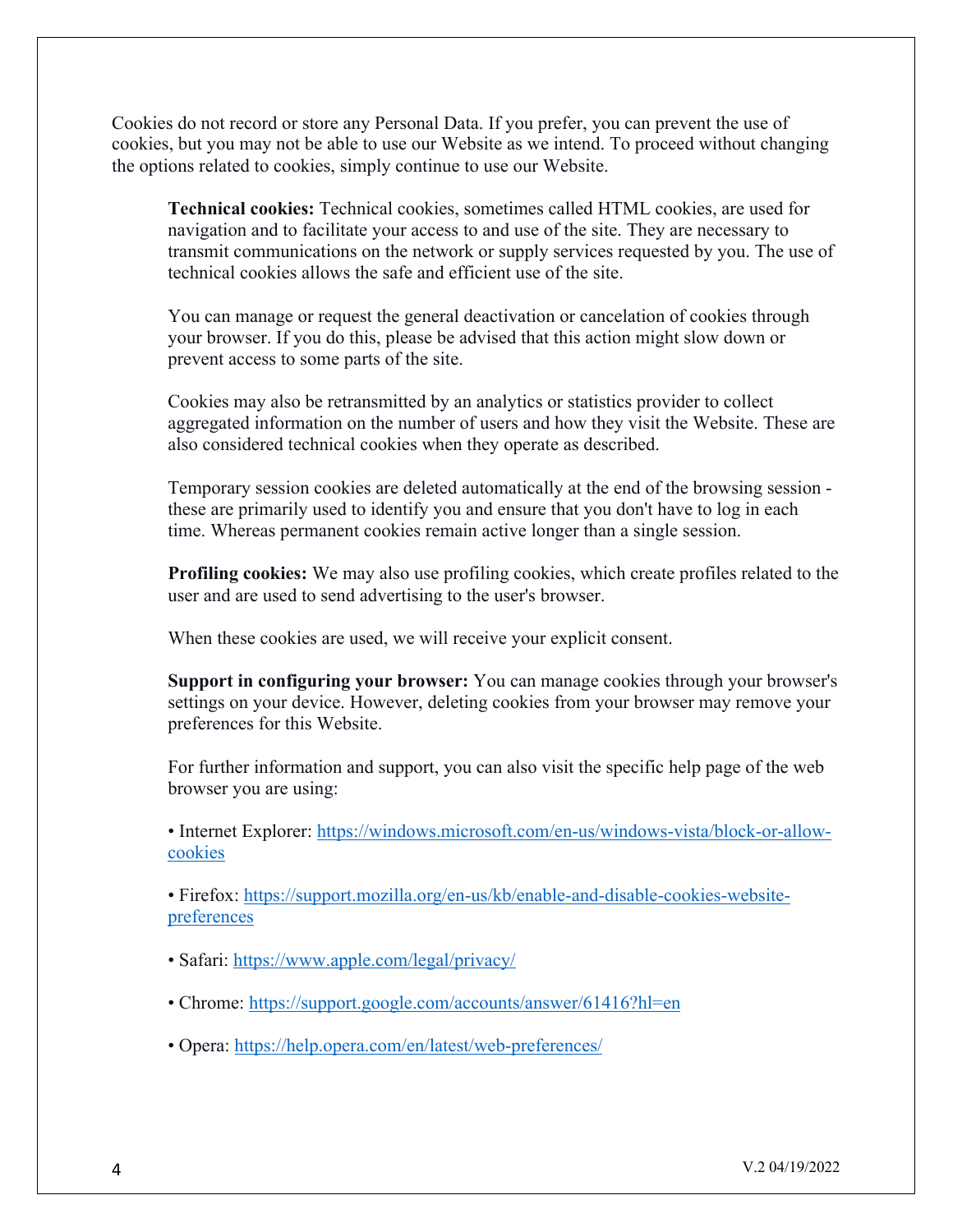**Log Data:** Like all websites and mobile applications, this Website also uses log files that store automatic information collected during user visits. The different types of log data could be as follows:

- Internet protocol (IP) address.
- A type of browser and device parameters used to connect to the Website.
- The name of the Internet Service Provider (ISP).
- Date and time of visit.
- Web page of origin of the user (referral) and exit.
- The number of clicks.

The aforementioned information is processed in an automated form and collected in an exclusively aggregated manner to verify the site's correct functioning and security reasons. This information will be processed according to the Data Controller's legitimate interests.

For security purposes (spam filters, firewalls, virus detection), the automatically recorded data may also possibly include Personal Data such as IP addresses, which could be used, in accordance with applicable laws, to block attempts at damage to the Website or damage to other users, or in the case of harmful activities or crime. This data is not used for identification or profiling users but for protecting the Website and our users. Such information will be treated according to the Data Controller's legitimate interests.

#### **Article 8 - SOCIAL NETWORK PLUGINS:**

This Website incorporates plugins and buttons for social networks to allow easy sharing of content on your favorite social networks. These plugins are programmed not to set any cookies when accessing the page to safeguard users' privacy. However, cookies may be set if you voluntarily use the plugin. Please note: If you browse while being logged into the social network, you already consented to the use of cookies conveyed through this Website when you registered with the particular social network.

The collection and use of information obtained utilizing the plugin are governed by the respective privacy policies of the social networks, which are below.

Facebook: https://www.facebook.com/help/cookies

Twitter: https://help.twitter.com/en/rules-and-policies/twitter-cookies

Google: https://policies.google.com/technologies/cookies

Pinterest: https://about.pinterest.com/it/privacy-policy

AddThis: https://www.addthis.com/privacy/privacy-policy

LinkedIn: https://www.linkedin.com/legal/cookie-policy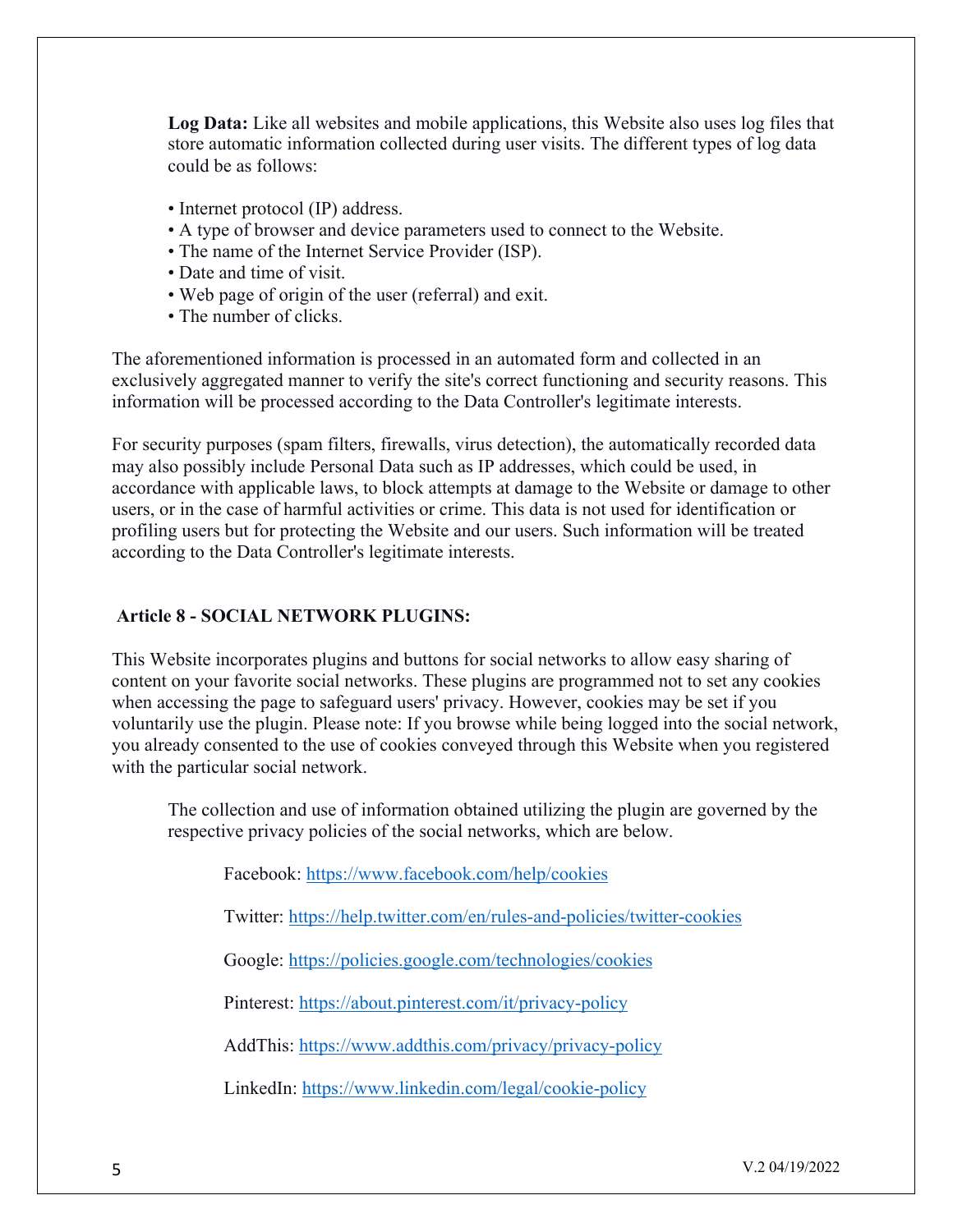# **Article 9 - HOW PERSONAL DATA IS STORED:**

We use secure physical and digital systems to store your Personal Data when appropriate. We ensure that your Personal Data is protected against unauthorized access, disclosure, or destruction.

Please note, however, that no system involving the transmission of information via the internet, or the electronic storage of data, is entirely secure. However, we take the protection and storage of your Personal Data very seriously. We take all reasonable steps to protect your Personal Data.

The systems that we use to store your information include but are not limited to:

We gather visitor information as it pertains to tracking traffic throughout the Website. The information may include a visitor's IP address but is not limited to this.

Personal Data is stored throughout your relationship with us. We delete your Personal Data upon request for cancelation of your account or other general requests for the deletion of data.

In the event of a breach of your Personal Data, we will notify you in a reasonable time frame, but in no event later than two weeks. We follow all applicable laws regarding such breaches.

## **Article 10 - PURPOSES OF PROCESSING OF PERSONAL DATA:**

We primarily use your Personal Data to help us provide a better experience for you on our Website and provide you with the services and information you have requested, such as our Website's use.

Information that does not identify you personally but that may assist in providing us with broad overviews of our customer base will be used for market research or marketing efforts. Such information may include but is not limited to interests based on your cookies.

Personal Data that can be considered identifying may be used for the following:

- a) Improving your personal user experience.
- b) Providing customer service to you.

## **Article 11 - DISCLOSURE OF PERSONAL DATA:**

Although our policy is to maintain the privacy of your Personal Data as described herein, we may disclose your Personal Data if we believe that it is reasonable to do so in some instances, at our sole and exclusive discretion. Such cases may include, but are not limited to:

a) To satisfy any local, state, or Federal laws or regulations.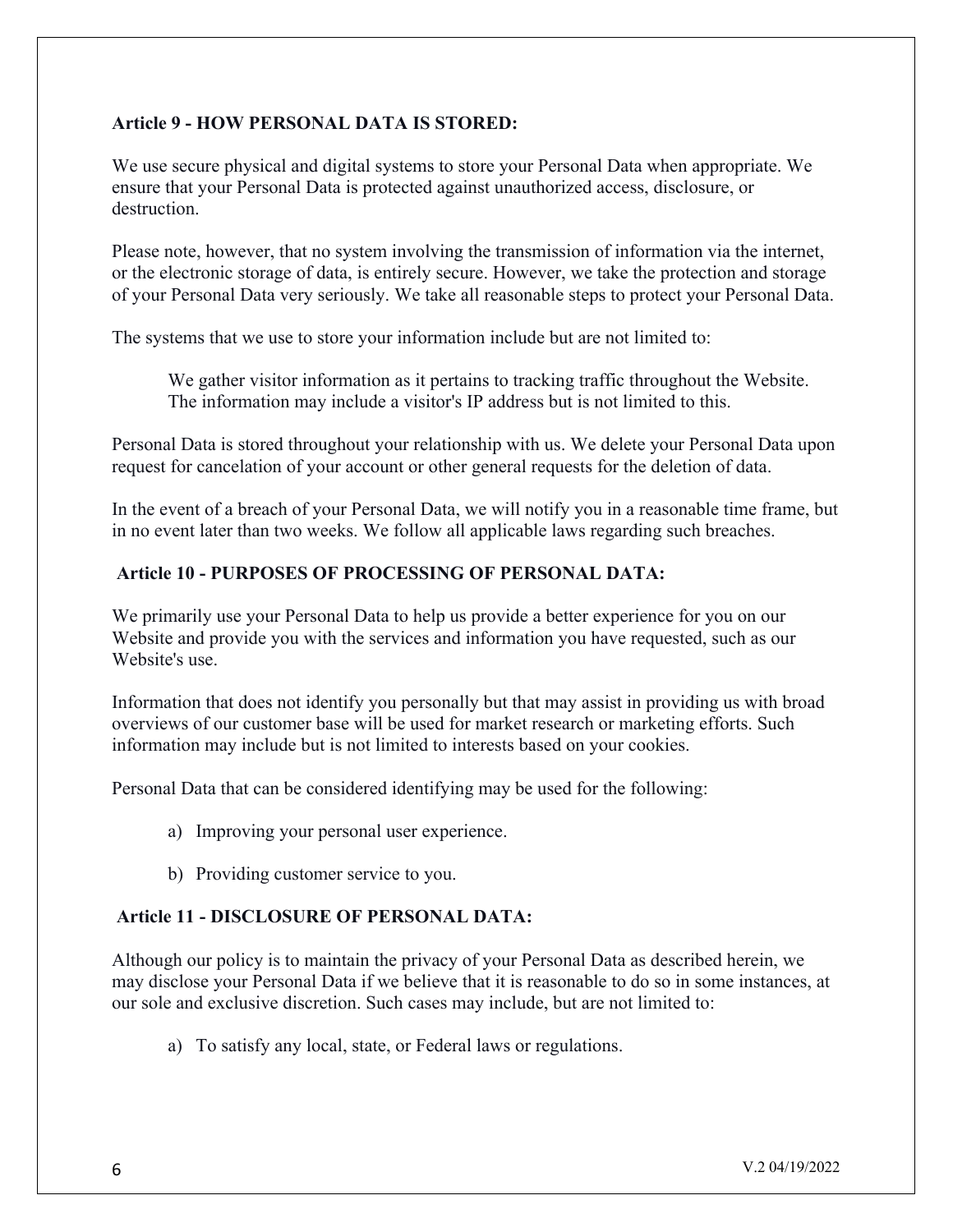- b) To respond to requests, such as discovery, criminal, civil, or administrative process, subpoenas, court orders, or writs from law enforcement or other governmental or legal bodies.
- c) To bring legal action against a user who has violated the law or violated the terms of use of our Website.
- d) As may be necessary for the operation of our Website.
- e) To generally cooperate with any lawful investigation of our users.

f) If we suspect any fraudulent activity on our Website or if we have noticed any activity which may violate our terms or other applicable rules.

# **Article 12 - OPTING OUT OF TRANSMITTALS FROM US:**

We may send you informational or marketing communications related to our Website, such as announcements or other information. If you wish to opt-out of such communications, you may contact the following email: Info@AccedeMold.com. You may also click the opt-out button provided at all such communications.

Please be advised that even though you may opt-out of such communications, you may still receive information from us specifically about your use of our Website or your account with us.

By providing any Personal Data to us or using our Website in any manner, you have created a commercial relationship with us. You agree that any email sent from Us or third-party affiliates, even unsolicited email, shall specifically not be considered SPAM, as that term is legally defined.

## **Article 13 - MODIFYING, DELETING, AND ACCESSING YOUR INFORMATION:**

If you wish to modify or delete any information we may have about you, or you wish to access any data we have about you simply, you may reach out to us at the following email address: Info@AccedeMold.com.

## **Article 14 - ACCEPTANCE OF RISK:**

By continuing to our Website in any manner, using the Product, you manifest your continuing asset to this Privacy Policy. You further acknowledge, agree, and accept that no transmission of information or data via the internet is not always completely secure, despite controls put in place. You acknowledge, agree, and accept that we do not guarantee or warrant the security of any information you provide to us. You transmit such information at your own risk.

#### **Article 15 - YOUR RIGHTS:**

You have many rights concerning your Personal Data. Specifically, your rights are as follows: